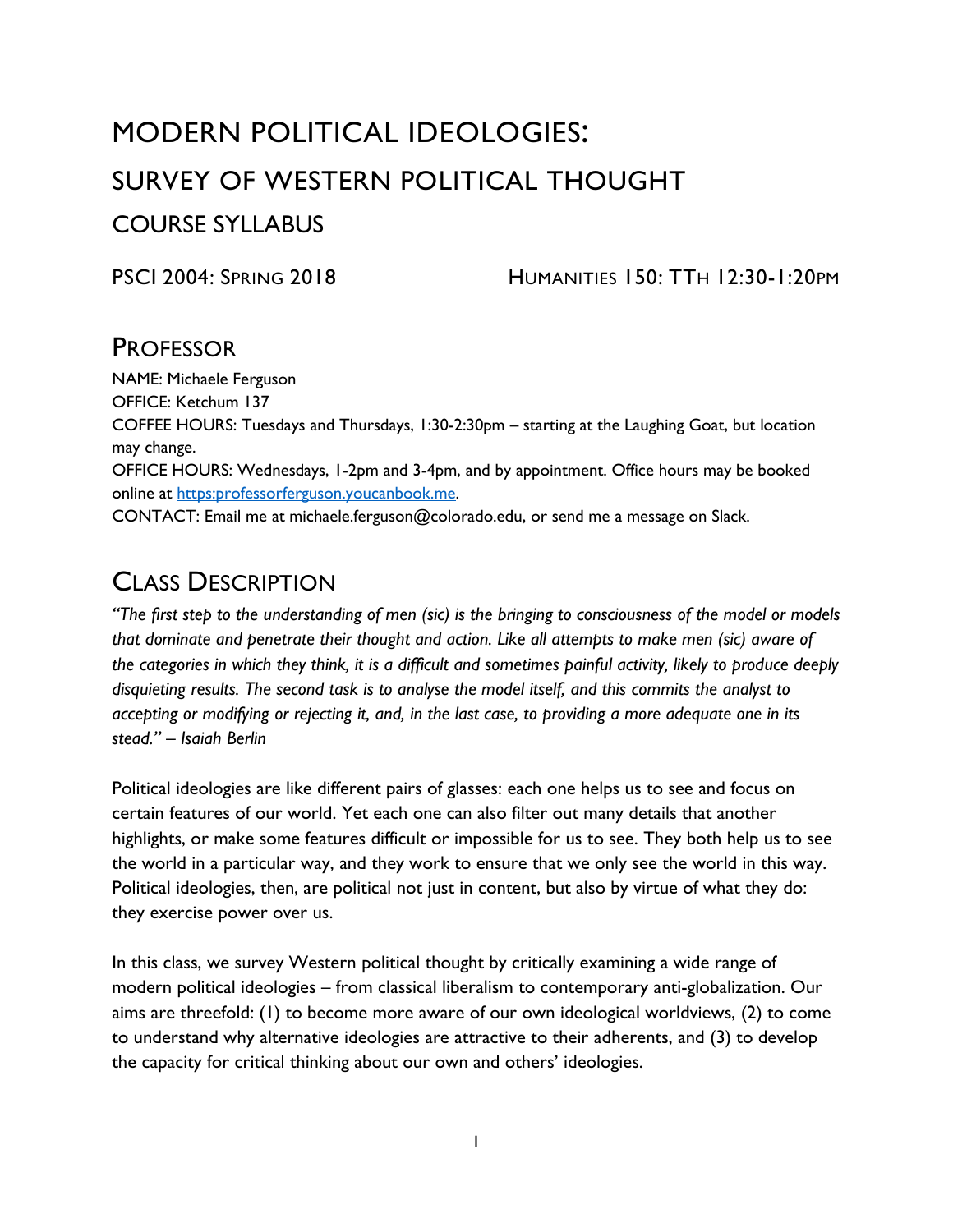# COURSE OBJECTIVES

The following learning objectives are in an increasing order of importance. That is, the second one is more important than the first one, and so on. At the end of the semester, you should:

- KNOW the texts we have read and the kinds of arguments you have encountered during the course.
- UNDERSTAND what political theory is and have at least a general comprehension of major concepts and ideas in political theory.
- ANALYZE other similar texts and political arguments.
- APPLY these ideas in your own arguments, and express those arguments verbally, in writing, and using other "new" media. You should be able to articulate your own ideological views clearly.
- SOLVE problems, both intellectual and social, using the skills and knowledge you've acquired in this course in conjunction with other skills and knowledge you might have from elsewhere. This includes being able to hold civil yet critical discussions about political ideas, and being able to collaborate with others.
- JUDGE accurately your own strengths and weaknesses when it comes to learning, and ADAPT your approaches to learning.

Notice that the last point is not about political theory, or even political science. It has a lot to do with succeeding in college, and — you might not know this yet — it has everything to do about succeeding in life, whatever you end up doing.

# REQUIRED TEXTS

Most of the readings for this course are from Nancy Love, ed., *Dogmas and Dreams: A Reader in Modern Political Ideologies*, Fourth Edition, available for purchase at the CU Bookstore and elsewhere. *It is essential that you use this edition of the book; if you are concerned about the cost of the book, you can find it at Norlin Library and it is available for rent.* Readings from *Dogmas and Dreams* are marked (DD). Two other books are required: Mark Bray, *Antifa: The Anti-fascist Handbook*; and Keeanga-Yamahtta Taylor, *From #BlackLivesMatter to Black Liberation*. All other readings are available online on the course Canvas site.

# COURSE SCHEDULE

This course schedule is preliminary and subject to change. If there are any changes to the schedule, I will communicate these to you in lecture and by posting an updated schedule into our course Slack teams. If you are ever in doubt about the schedule, please ask.

### **I. INTRODUCTION**

TUESDAY, JANUARY 16 - INTRODUCTION TO THE STUDY OF IDEOLOGY

**READ**: Take the Pew Research Center Political Typology Quiz **by noon on Jan. 30** Read about the political typology on the Pew Website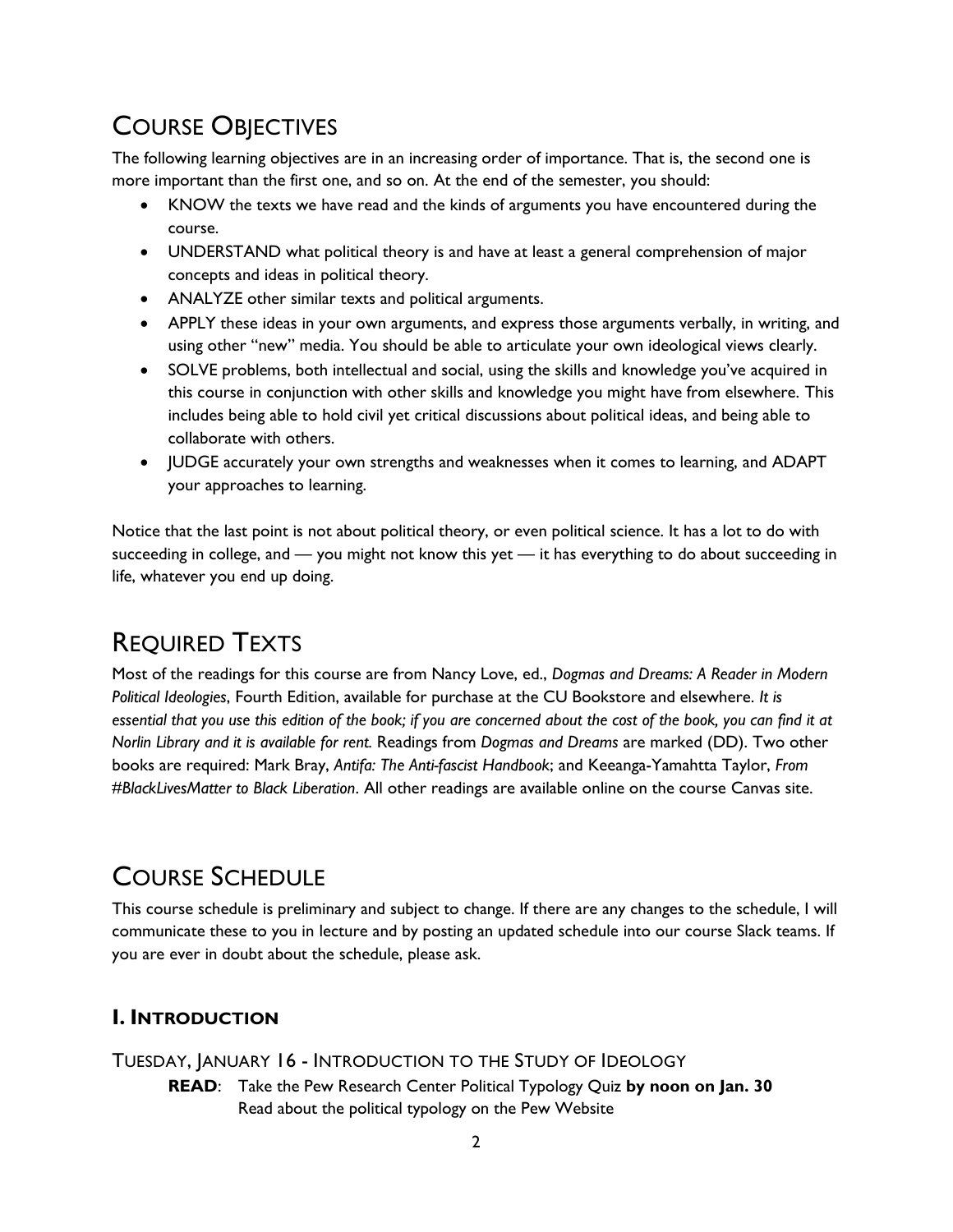#### **II. LIBERALISM**

THURSDAY, JANUARY 18 – CLASSIC LIBERALISM

**READ**: John Locke, Treatise of Civil Government (DD)

**QUIZ:** Online on Canvas, **by noon**

TUESDAY, JANUARY 23 – FREE MARKET LIBERALISM (A.K.A. ECONOMIC CONSERVATISM)

**READ**: Adam Smith, *The Wealth of Nations* (DD)

James Madison, Alexander Hamilton, and John Jay, *The Federalist Papers*, nos. 10 and 51 (DD)

**QUIZ:** Online on Canvas, **by noon**

#### THURSDAY, JANUARY 25 – UTILITARIAN LIBERALISM

**READ**: John Stuart Mill, *On Liberty* (DD)

**QUIZ:** Online on Canvas, **by noon**

#### FRIDAY, JANUARY 26

**DUE by 5pm**: My Political Ideology Essay (submit to GradeCraft)

#### TUESDAY, JANUARY 30 – WELFARE STATE LIBERALISM

- **READ**: Thomas Hill Green, "Lecture on Liberal Legislation and Freedom of Contract" (DD) Franklin D. Roosevelt, "The Continuing Struggle for Liberalism" (DD)
- **QUIZ:** Online on Canvas, **by noon**

#### THURSDAY, FEBRUARY 1 – NEOLIBERALISM

- **READ**: Milton Friedman, Capitalism and Freedom (DD)
- **QUIZ:** Online on Canvas, **by noon**

#### FRIDAY, FEBRUARY 2

**POST:** First Slack Post due **by 5pm** to qualify to submit Slack Portfolio

TUESDAY, FEBRUARY 6 – LIBERALISM, CONCLUDED

**No Additional Reading IN-CLASS BOSS BATTLE #1**

#### **III. CONSERVATISM**

THURSDAY, FEBRUARY 8 – NON-IDEATIONAL CONSERVATISM

**READ**: Michael Oakeshott, "On Being Conservative" (DD)

**QUIZ:** Online on Canvas, **by noon**

#### FRIDAY, FEBRUARY 9

**DUE by 5pm**: Conventional Academic Essay #1 (submit to GradeCraft)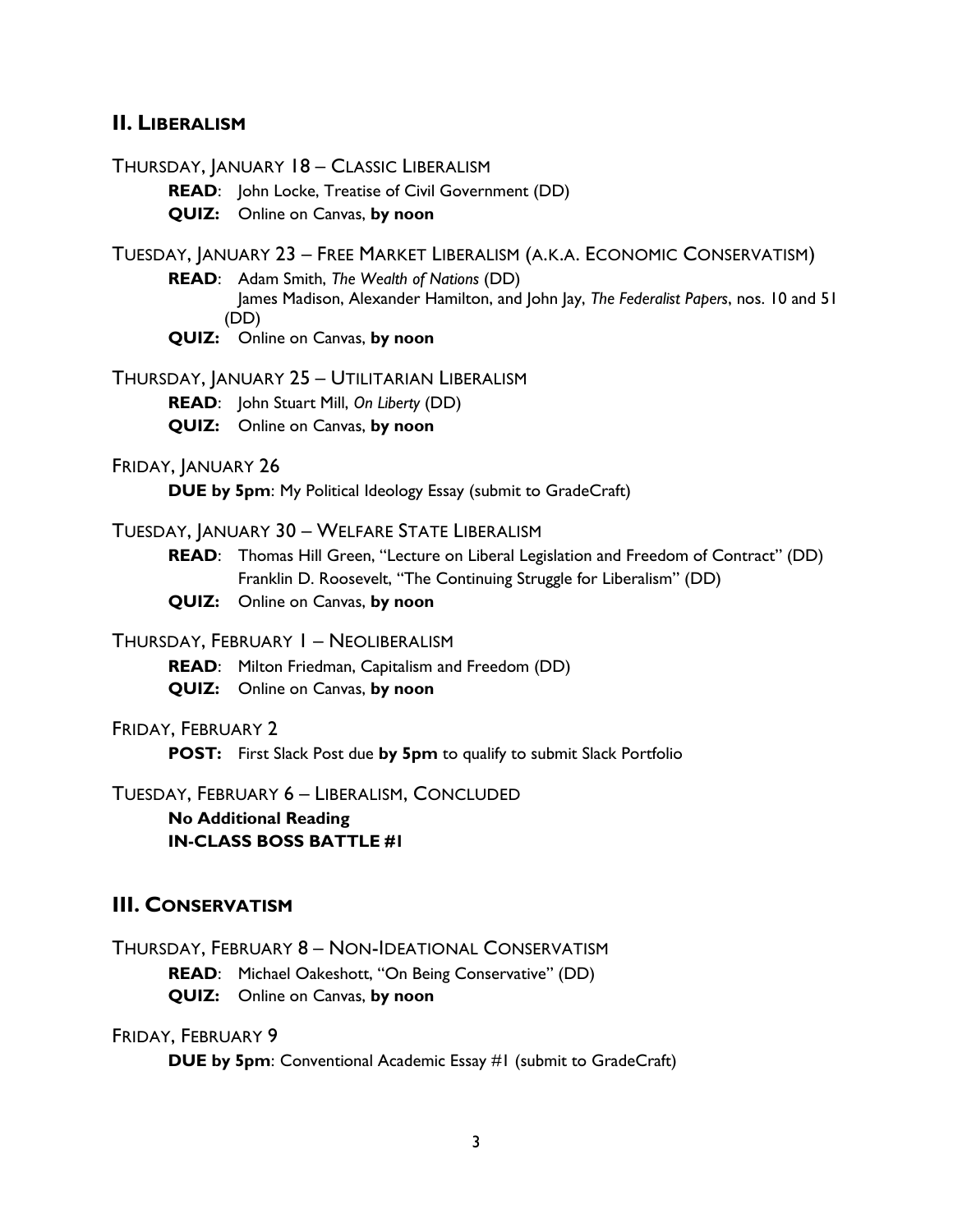TUESDAY, FEBRUARY 13 – SOCIAL CONSERVATISM

**READ**: Edmund Burke, *Reflections on the Revolution in France* (DD)

**QUIZ:** Online on Canvas, **by noon**

#### THURSDAY, FEBRUARY 15 – NEOCONSERVATISM

- **READ**: Allan Bloom, "The Democratization of the University" (DD) Irving Kristol, "The Neoconservative Persuasion: *What it was, and what it is*" (DD)
- **QUIZ:** Online on Canvas, **by noon**

### **IV. SOCIALISM**

- TUESDAY, FEBRUARY 20 UTOPIAN SOCIALISM
	- **READ**: Charles Fourier, "Utopian Socialism" (DD)

**QUIZ:** Online on Canvas, **by noon**

**DUE by 5pm**: Group Project Proposal (submit to GradeCraft)

#### THURSDAY, FEBRUARY 22 – MARXISM I

**READ**: Karl Marx, "Estranged Labor" (DD)

**QUIZ:** Online on Canvas, **by noon**

#### FRIDAY, FEBRUARY 23

**DUE: Kapital Commitment by 5pm** (on GradeCraft)

#### TUESDAY, FEBRUARY 27 – MARXISM II

**READ**: Karl Marx and Friedrich Engels, *The Communist Manifesto* (DD)

**QUIZ:** Online on Canvas, **by noon**

#### THURSDAY, MARCH 1 – REVOLUTIONARY COMMUNISM

- **READ**: V.I. Lenin, *State and Revolution* (DD)
- **QUIZ:** Online on Canvas, **by noon**

#### TUESDAY, MARCH 6 – DEMOCRATIC SOCIALISM

- **READ**: Norberto Bobbio, "Democracy as It Relates to Socialism" (DD) Tom Hayden and Dick Flacks, "The Port Huron Statement at 40" (DD)
- **QUIZ:** Online on Canvas, **by noon**

#### THURSDAY, MARCH 8 – SOCIALISM CONCLUDED

#### **No Additional Reading IN-CLASS BOSS BATTLE #2**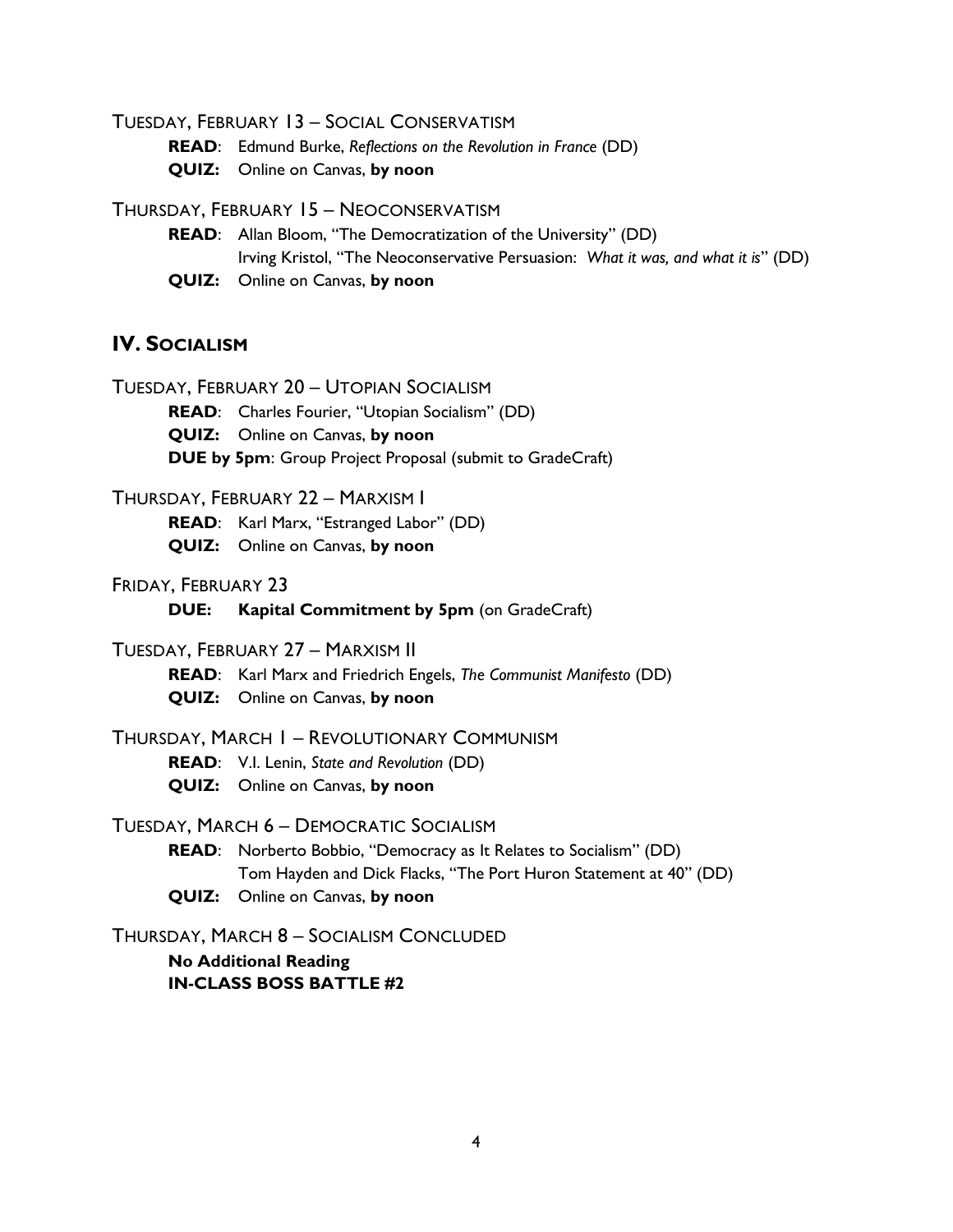### **V. ANARCHISM**

TUESDAY, MARCH 13 – INDIVIDUALIST ANARCHISM

**READ**: Emma Goldman, "Anarchism: What It Really Stands For" (DD) Henry David Thoreau, "Essay on Civil Disobedience" (DD)

**QUIZ:** Online on Canvas, **by noon**

THURSDAY, MARCH 15 – SOCIALIST ANARCHISM **READ**: Petyr Kropotkin, *Mutual Aid* (DD) Mikhail Bakunin, "Scientific Anarchism" (DD) **QUIZ:** Online on Canvas, **by noon**

#### **VI. FASCISM**

TUESDAY, MARCH 20 – ITALIAN NATIONALISM

**READ**: Joseph Mazzini, *The Duties of Man* (DD)

**QUIZ:** Online on Canvas, **by noon**

#### THURSDAY, MARCH 22 – ITALIAN FASCISM

**READ**: Benito Mussolini, *Fascism: Doctrine and Institutions* (DD)

**QUIZ:** Online on Canvas, **by noon**

TUESDAY, MARCH 27 – NO CLASS – SPRING BREAK

THURSDAY, MARCH 29 – NO CLASS – SPRING BREAK

TUESDAY, APRIL 3 – NATIONAL SOCIALISM

**READ**: Adolf Hitler, *Mein Kampf* (DD) **QUIZ:** Online on Canvas, **by noon DUE by 5pm**: Group Project Progress Update (submit to GradeCraft)

#### **VII. WHITE NATIONALISM & THE ALT-RIGHT**

THURSDAY, APRIL 5

**READ**: Samuel P. Huntington, *The Clash of Civilizations?* (DD)

**QUIZ:** Online on Canvas, **by noon**

#### TUESDAY, APRIL 10

**READ**: Richard Spencer, "Interview with Europe Maxima" Southern Poverty Law Center, websites on Alt-Right and White Nationalism **QUIZ:** Online on Canvas, **by noon**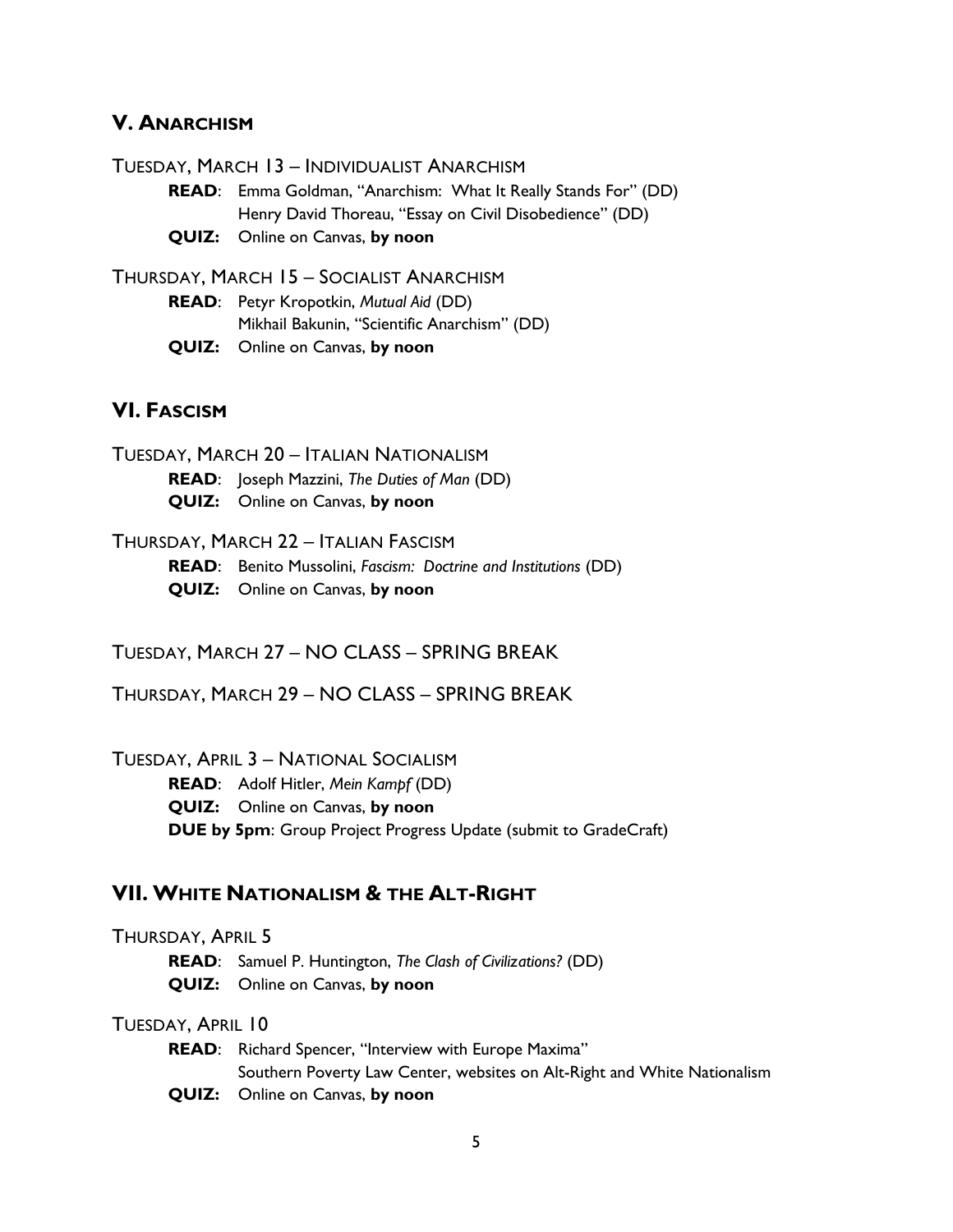THURSDAY, APRIL 12 – WHITE NATIONALISM & THE ALT-RIGHT CONCLUDED **No Additional Reading IN-CLASS BOSS BATTLE #3**

### **VIII. ANTIFASCISM**

#### TUESDAY, APRIL 17

**READ**: Mark Bray, *Antifa: The Anti-fascist Handbook*, Introduction and Chapter Three **QUIZ:** Online on Canvas, **by noon**

#### THURSDAY, APRIL 19

**READ**: Mark Bray, *Antifa: The Anti-fascist Handbook*, Chapters Four and Five **QUIZ:** Online on Canvas, **by noon**

### **IX. FEMINISM**

#### TUESDAY, APRIL 24 – LIBERAL FEMINISM

**READ**: Elizabeth Diggs, "What is the Women's Movement?" Betty Friedan, "Our Revolution is Unique" (DD)

- **QUIZ:** Online on Canvas, **by noon**
- **DUE by 5pm**: Conventional Academic Essay #2 (submit to GradeCraft)

### THURSDAY, APRIL 26 – RADICAL, SOCIALIST, AND ANTI-RACIST FEMINISMS

**READ**: Shulamith Firestone, "The Dialectic of Sex" Audre Lorde, "Age, Race, Class, and Sex: Women Redefining Difference" (DD)

**QUIZ:** Online on Canvas, **by noon**

### **X. ANTI-RACISM**

TUESDAY, MAY 1 – BLACK LIVES MATTER

**READ**: Keeanga-Yamahtta Taylor, *From #BlackLivesMatter to Black Liberation*, Introduction and Chapter 6

**QUIZ:** Online on Canvas, **by noon**

**DUE by 5pm**: Group Final Projects (submit to GradeCraft)

### THURSDAY, MAY 3 – BLACK LIBERATION

**READ**: Keeanga-Yamahtta Taylor, *From #BlackLivesMatter to Black Liberation*, Chapter 7 **QUIZ:** Online on Canvas, **by noon**

#### FRIDAY, MAY 4

**DUE by 5pm:** Final Slack Posts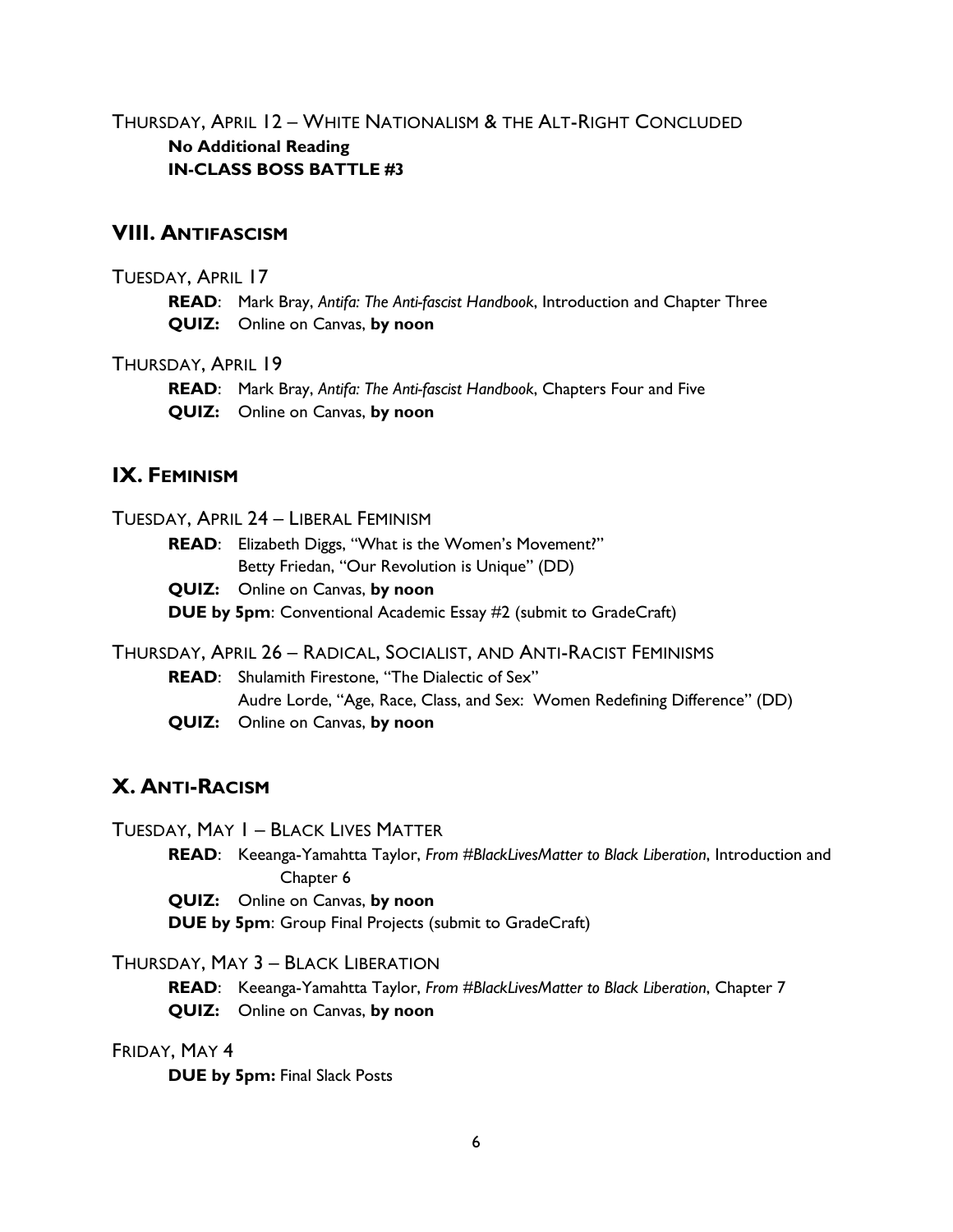SUNDAY, MAY 6 **IN-CLASS BOSS BATTLE #4, beginning at 4:30pm DUE by 9pm**: Slack Portfolio (submit to GradeCraft) **DUE by 9pm**: Reflective Essay (submit to GradeCraft)

### ASSIGNMENT STRUCTURE AND GRADING

The assignment structure may at first look complicated. But we'll make sure you understand it. And GradeCraft will explain the assignments in much greater detail.

## THE THREE PRINCIPLES OF GAMEFUL LEARNING

# 1. The Principle Of Leveling Up

Everyone begins with zero points. Everything you successfully try earns you points. As you earn points, you will "level up"; the higher you go, the higher the grade you can earn. You cannot "lose" points with any assignment because you haven't earned anything until you tried it. This leads to…

# 2. The Principle Of Safe Failures

We want you try new challenges, whether you are confident about your abilities or not. Because everything earns you points, even an assignment that doesn't go so well will earn you something. And if you totally bomb something, you can try something else. This is because we also have…

# 3. The Principle Of Multiple Paths And Optionality

Good video games let you play the game in your own way. Here, too. You should try to figure out what you want to try and when you want to try it. You should not try to do everything.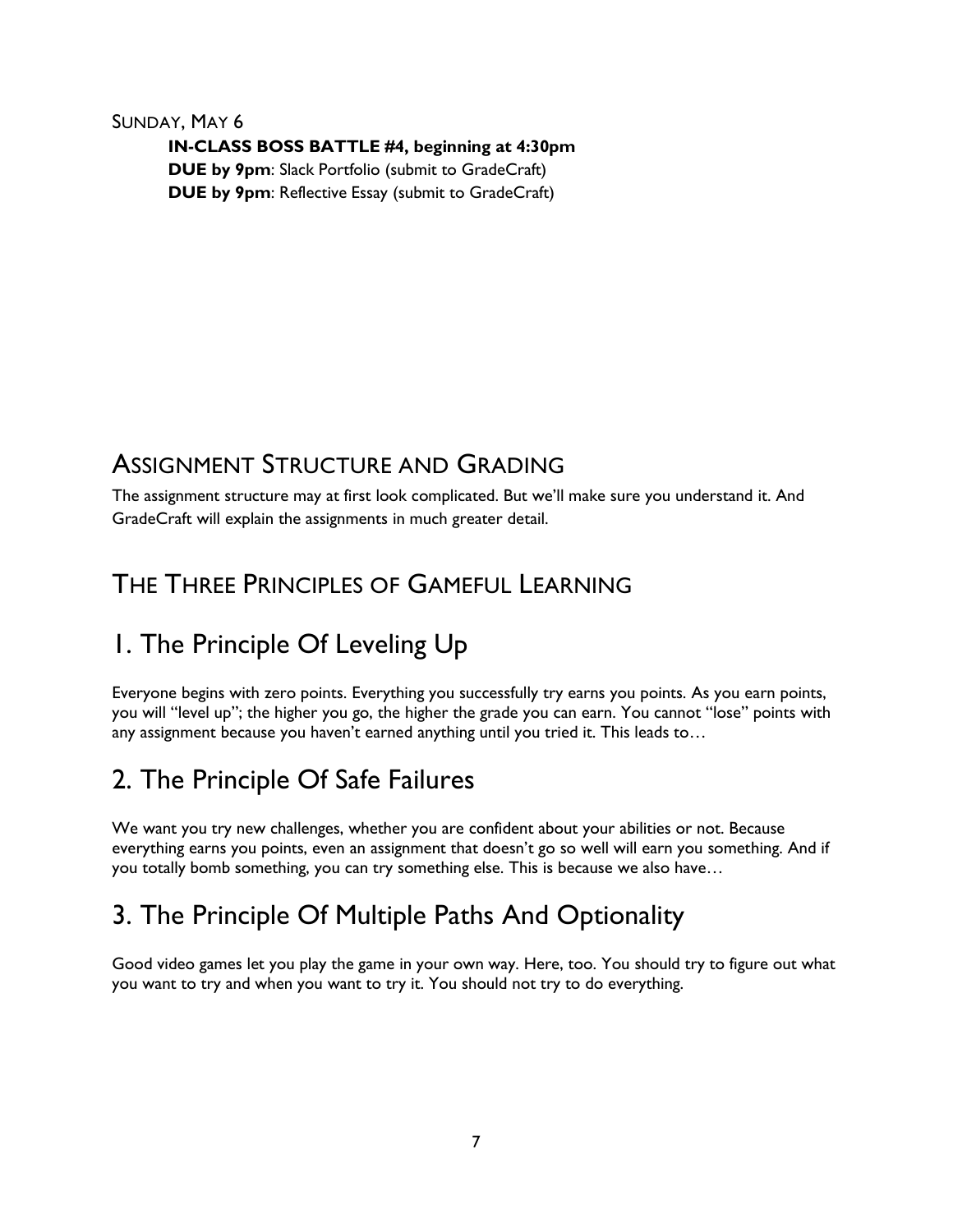# Common Assignments

Everyone is expected to complete the majority of the common assignments. Although your final course grade is determined by the total points accumulated, you do have to meet the minimum in each category, as specified below, to pass the course.

### **INTRODUCTORY ASSIGNMENTS – 600 POINTS POSSIBLE; 500 MINIMUM**

Two required assignments at the beginning of the semester are designed to help us get to know the class a little. First is a **Political Typology Quiz** (no studying required!) designed by the Pew Research Center – follow the link from GradeCraft, This quiz must be taken by **noon on Tuesday, January 23rd.** Once you have taken the quiz, mark it as completed on GradeCraft to earn 100 points.

The second introductory assignment is a **My Political Ideology Essay** explaining your political ideology, due **by 5pm on Friday, January 26** to GradeCraft, worth up to 500 points. See the assignment handout on GradeCraft for more details.

### **READINGS – 7800 POINTS POSSIBLE; 3000 MINIMUM**

There are readings before almost every lecture. An online quiz (administered on Canvas), **due by noon before each lecture**, will encourage you to complete the readings, Quizzes are open-book and opennotes. Collaboration with others during or after taking each quiz is not allowed, and will be considered a violation of academic integrity. Each quiz is worth 300 points; there are 26 quizzes in all.

### **LECTURES – 8700 POINTS POSSIBLE; 3000 MINIMUM**

Attending and participating in the lectures – where we will be doing a lot of stuff, not just listening passively – is important. Attendance for each lecture is worth 300 points; there are 29 lectures in all (*including days when there is a Boss Battle in class!)*.

### **DISCUSSIONS – 12000 POINTS POSSIBLE; 4500 MINIMUM**

Your discussion sections (also known as recitations – but you won't be reciting anything there!) are where you really learn. Attending them regularly is important. You can earn up to 800 points per discussion section; there are 15 discussions in all. Students with a Monday discussion section will be given alternatives to make up for the points missed in Week 1 due to MLK Day.

### **CONCLUDING ASSIGNMENT – 1000 POINTS POSSIBLE; 0 MINIMUM**

The final common writing assignment is a 3-4 page essay reflecting on how your thinking has been impacted by the readings and the course, due to GradeCraft by **9pm on Sunday, May 6**, worth up to 1000 points. See the assignment handout on GradeCraft for more details.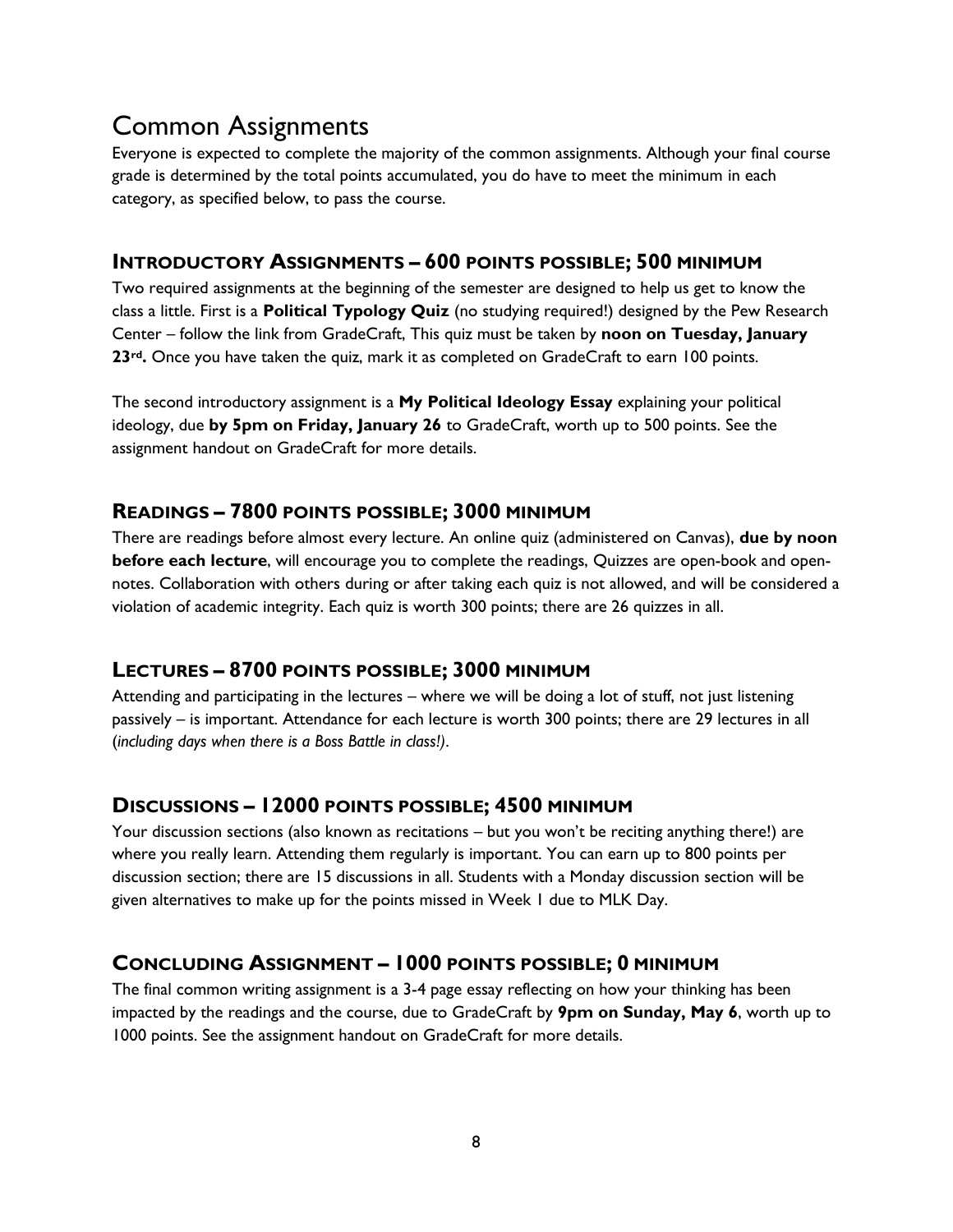# Optional Assignments

There are four types of assignments which we expect you to explore. You can't complete all of them; you will choose which **two types** you'll want to focus on. **And you will get to decide how you want to multiply the points of those assignments!**

### **POLITICAL THEORY IN CONVERSATION – 4000 POINTS POSSIBLE**

The course will use a social media tool called Slack where students can post and comment on the course materials their relationship to events in the real world. Students can initiate discussion topics with as many as 8 longer posts, for up to 250 points each. You can earn points as well by commenting on posts, with as many as 20 comments earning up to 50 points each. If you want to maximize your points, submit a reflective portfolio for another possible 1000 points, due **by 9pm, Sunday, May 6.**  See the assignment handout on GradeCraft for more details.

### **BOSS BATTLES – 4000 POINTS POSSIBLE**

In videogames, a gameplay level often ends with a tough challenge that makes you use all the skills and tools you acquired during that level. We sort of emulate it in this course: the course is grouped into sets of themes that culminate in a short but challenging mini-test that evaluates how well you paid attention and understood the material during the previous weeks. Boss Battle 1 is worth 500 points; Boss Battles 2 and 4 are worth 1000 points; Boss Battle 3 is worth 1500 points.

### **CONVENTIONAL ACADEMIC ESSAYS – 4000 POINTS POSSIBLE**

You may write two conventional academic essays in this course, The first (approximately 500 words) will be worth 1000 points. The second (approximately 1250 words) will be worth 3000 points.

### **GROUP PROJECT – 4000 POINTS POSSIBLE**

If you are a creative problem solver and want to work with 2-4 of your peers, you may propose a semester-long project on a course-related topic. NOTE: only groups whose proposals are approved will be allowed to pursue this option. The proposal is worth 1000 points; the progress report another 1000 points; and the delivered final project is worth 2000 points.

# Das Kapital

You have **6 point multipliers** (otherwise known as Kapital), which you can "invest" in your grade by distributing them between **two** of the Optional Assignment types. This means that you can earn a **total of 24,000 points** for the optional assignments.

You will have to make your decision about what to focus on **by 5pm on Friday, February 23.** Make your selections on GradeCraft in the Grade Predictor. Students who do not make a selection by the deadline will be assigned by default to Boss Battles and Conventional Academic Essays (with 3 Kapital multipliers each).

Invest wisely!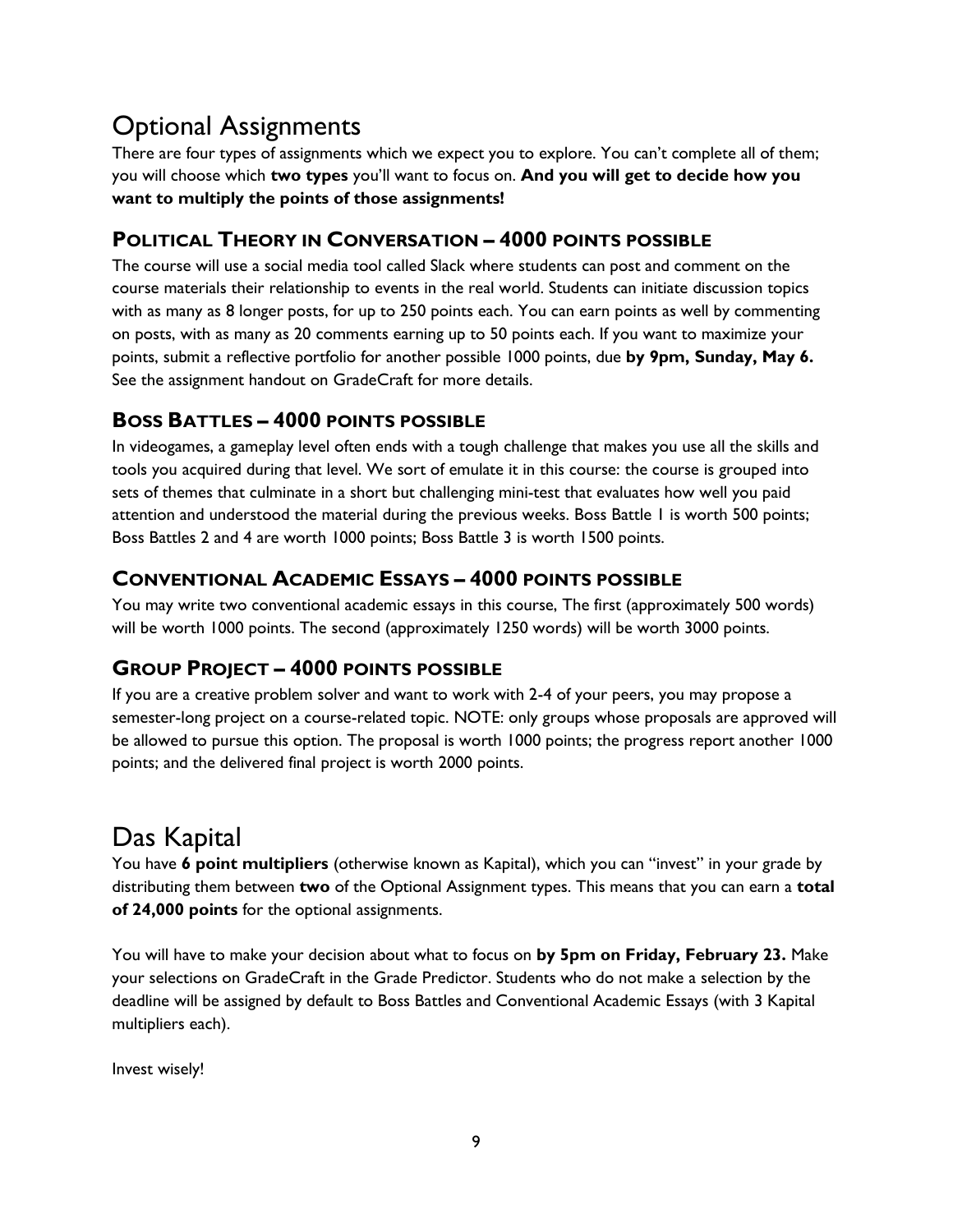### **Notetakers**

There is one last way that you can earn points – which is serving as a class notetaker. Only **one student per discussion section** will be given this opportunity. To earn the 4000 points, notetakers must post notes for all discussion sections and for at least 20 lectures within 24 hours of class to Slack. See GradeCraft for details. Nominate yourself by sending a message to the professor on Slack by the end of the first week of class. Send a sample of your notes from one of the first lectures.

### Power-ups

We want you to take risks. And sometimes that means things don't go as well as you might want. Power-ups will give you some second chances. See GradeCraft for details.

# Summary of Grading

You can earn up to 58,100 points in this class, but you are not expected or even encouraged to earn that many points. Here's how your points will translate into letter grades at the end of the semester:

| A     | - earn at least 44,000 points                         |
|-------|-------------------------------------------------------|
| А-    | - earn at least 40,000 points                         |
| B+    | - earn at least 35,000 points                         |
| В     | - earn at least 30,000 points                         |
| В-    | - earn at least 25,000 points                         |
| C+    | - earn at least 17,000 points                         |
| C     | $-$ earn at least 14,000 points                       |
| $C -$ | - earn at least 11,000 points                         |
| D+    | - earn at least 9,000 points                          |
| D     | - earn at least 7,000 points                          |
| D-    | - earn at least 4,000 points                          |
| F     | $-$ earn less than 4,000 points                       |
|       | OR fail to meet minimum points for common assignments |

# COURSE TECHNOLOGY

In this class, we will be using three different kinds of classroom technology. The TAs and I will walk through these in class, but if you have ANY questions about how to use these, or if you are concerned about the accessibility of any of these technologies, please talk to us.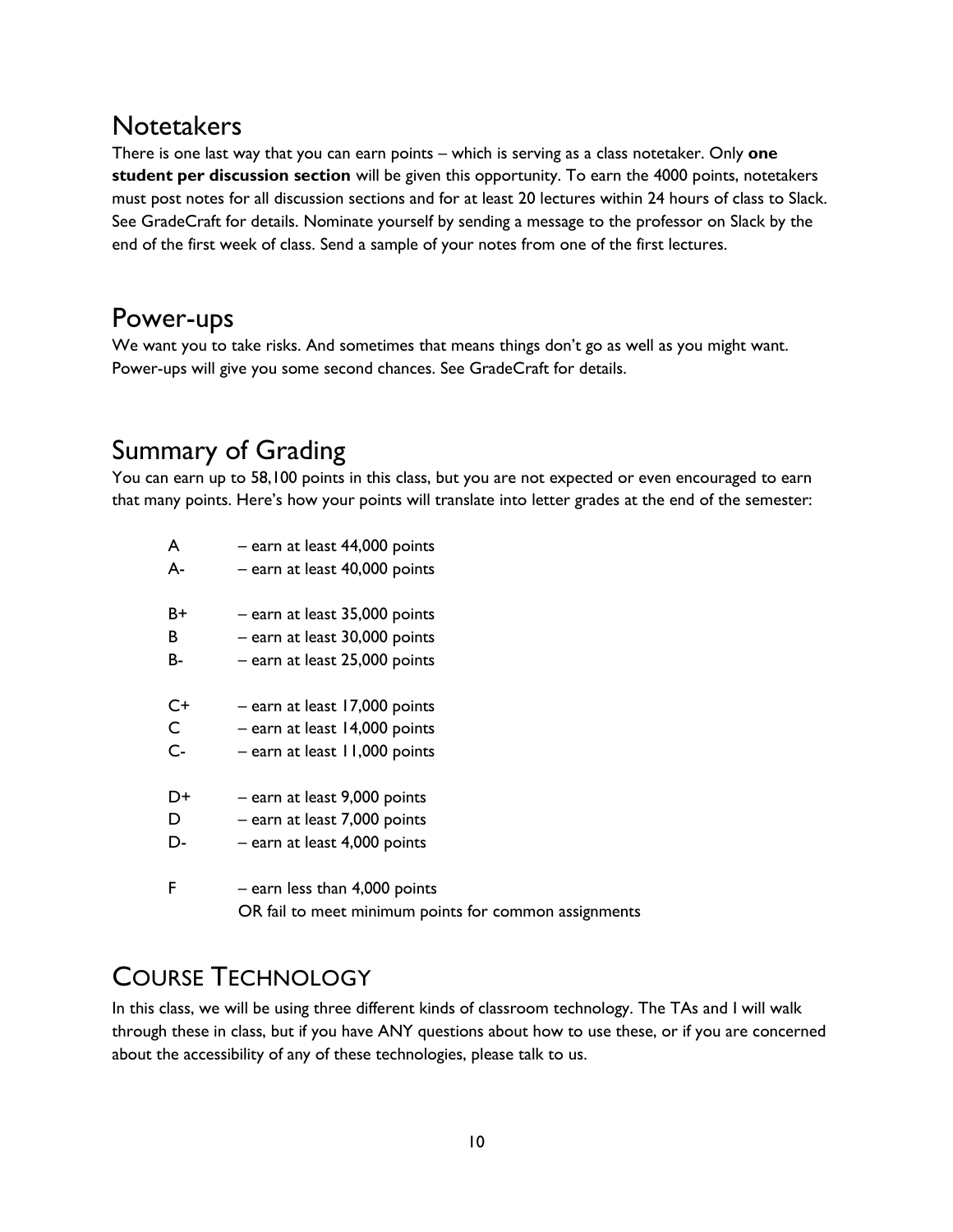This course uses GradeCraft and Slack, which either are not currently accessible to users using assistive technology or have not yet been reviewed fully for accessibility. If you use assistive technology to access the course material please contact me and Disability Services at 303-492-8671 or by e-mail at [dsinfo@colorado.edu](mailto:dsinfo@colorado.edu) as soon as possible to discuss other effective means for providing equal alternate access.

### **CANVAS**

The default CU Boulder "learning management system" we are using is Canvas. We will be using Canvas primarily to distribute class-related documents at the beginning of the semester AND to administer the Reading Quizzes. Once we have established our Slack team (see below), additional class-related documents will be distributed through that application instead. Canvas is also your portal for accessing GradeCraft.

### **GRADECRAFT**

The "learning management system" that we will be using most in this class is GradeCraft. You can access GradeCraft through the link on our course Canvas site. In GradeCraft, you will be able to see all of the course assignments. GradeCraft will keep track of the points you earn throughout the semester, and alert you when you receive power-ups. You can use the Grade Predictor in GradeCraft to map out how you will earn the points you need to earn the grade you would like to get in this course, and ultimately to select where you would like to invest your Kapital.

### **SLACK**

We will be using a communication application called Slack (which is available for free and across platforms) as the main way that we communicate with one another outside of class. This will be where course announcements are made, as well as where the Political Theory in Conversation assignment takes place.

Check out the handout "Using Slack" on Canvas and in our Slack teams for more guidelines, or poke around online to learn how to make the most of Slack.

# COURSE POLICIES

### Political Disagreements

This course is about politics. And contemporary culture is, to put it mildly, pretty polarized about politics. We will not all agree in this course, either. The purpose of this course is **not** to influence your political beliefs one way or the other, and nobody is expected to share their beliefs in lecture or discussion section. But nobody is forced to hide theirs, either. The following are the rules about how we talk about anything in this course:

- Everyone is entitled to respect, regardless of their identity or views. You don't have to respect someone's *views*, but you have to respect their right to hold those views.
- If you want to express political views, be prepared to argue for them.
- If someone argues for their views, engage them reasonably: try to understand why they believe the way they do; do not interrupt, belittle, disrespect, or dismiss other views.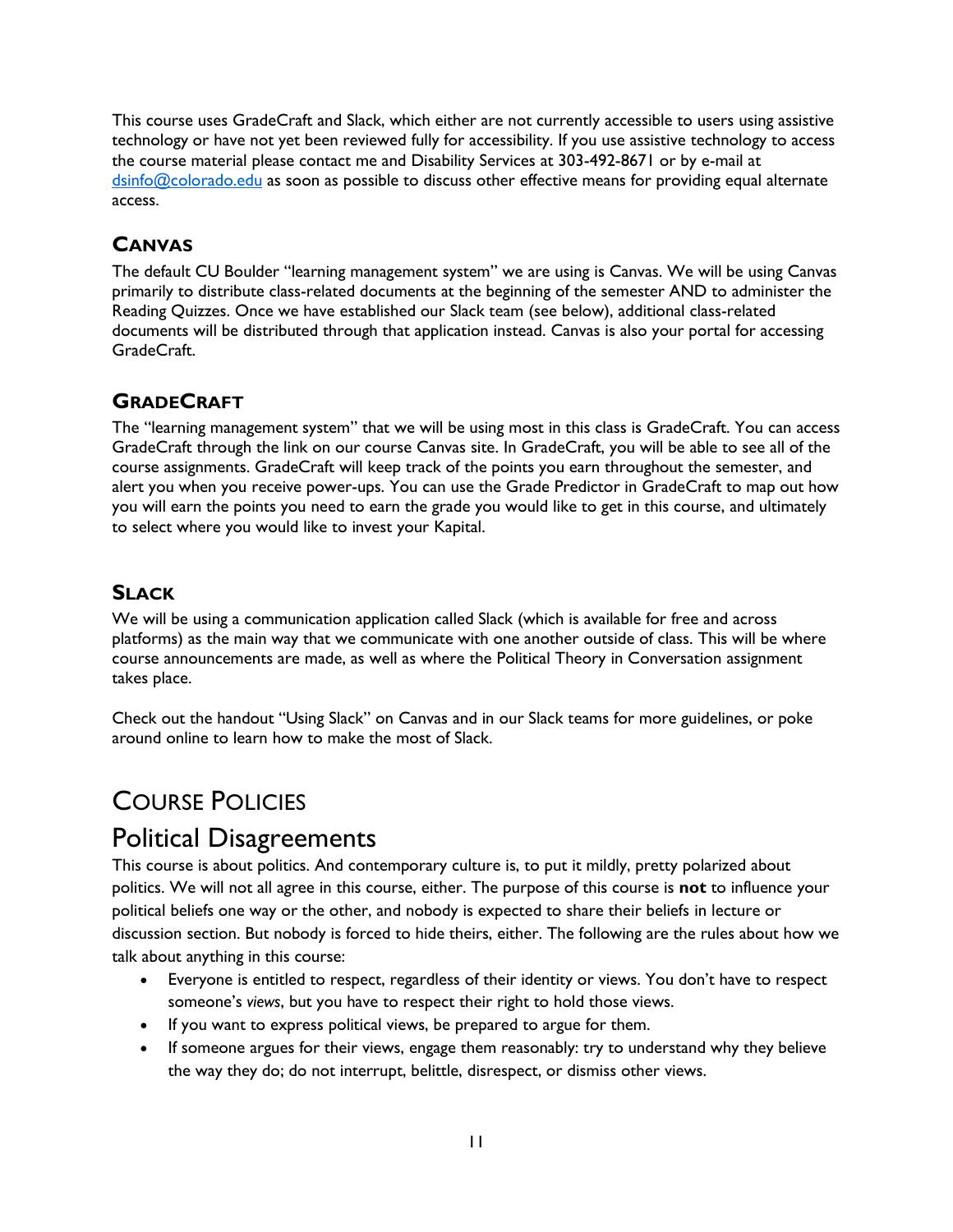The University of Colorado Classroom Behavior Policy compliments these classroom expectations: Students and faculty each have responsibility for maintaining an appropriate learning environment. Those who fail to adhere to such behavioral standards may be subject to discipline. Professional courtesy and sensitivity are especially important with respect to individuals and topics dealing with differences of race, color, culture, religion, creed, politics, veteran's status, sexual orientation, gender, gender identity and gender expression, age, ability, and nationality. Class rosters are provided to the instructor with the student's legal name. I will gladly honor your request to address you by an alternate name or gender pronoun. Please advise me of this preference early in the semester so that I may make appropriate changes to my records. For more information, see the policies on [class behavior](http://www.colorado.edu/policies/student-classroom-and-course-related-behavior) and [the student code.](http://www.colorado.edu/studentaffairs/judicialaffairs/code.html#student_code)

## Technology in the Classroom

Portable technology is welcome in both lecture and discussion. You are not required to use any, but you are welcome to do so – with sound and ringers turned off, of course.

With this freedom comes the responsibility to behave in a professional way with your technology. Tech use unrelated to class is disruptive, distracting — to you, your peers, and your instructors — and, in short, assholish. Please don't be an asshole. If you are, **you will lose 1,000 points for each instance**.

### Late Assignments

Because you have so many choices in this course, if you know you will not have time to complete an assignment, we recommend you give up and do something else. However, our policy is as follows:

- Any work submitted late will have its points reduced by ten percent of the original points for every six hours of lateness.
- No work that is submitted more than forty-eight hours after the due date will be accepted.

Assignments may be accepted late for full credit in two cases: in the event of extraordinary circumstances and with prior approval by the professor, OR in the event of documented personal, family, or medical emergencies.

One such extraordinary circumstance is a conflict due to religious observances. Campus policy regarding [religious observances](http://www.colorado.edu/policies/fac_relig.html) requires that faculty make every effort to deal reasonably and fairly with all students who, because of religious obligations, have conflicts with scheduled exams, assignments, or required attendance. In this class, you must notify me of any such conflicts *by the end of the second week of classes* so we can work out alternatives. It is very easy for me to find ways in advance to assign roles that do not conflict with religious observances – but only if I know about this in advance!

*NOTE: extensions will not be permitted on the submission of final assignments (e.g. those due after the last lecture), except in the case of documented personal, family, or medical emergencies.* 

# Coffee Hour

After every lecture, I will head to a nearby coffeeshop for Coffee Hour: an hour of open discussion with anyone who wants to drop by. I'll start out by going to the Laughing Goat in Norlin (but if that location doesn't work out, I'll announce a change). Come join me to introduce yourself, to ask questions about the lectures and course material, to talk about political theory and politics, to talk about assignments in short anything related to political theory and to the course! Attending regularly can only help you, and engaged participation in Coffee Hour may earn you Power-ups.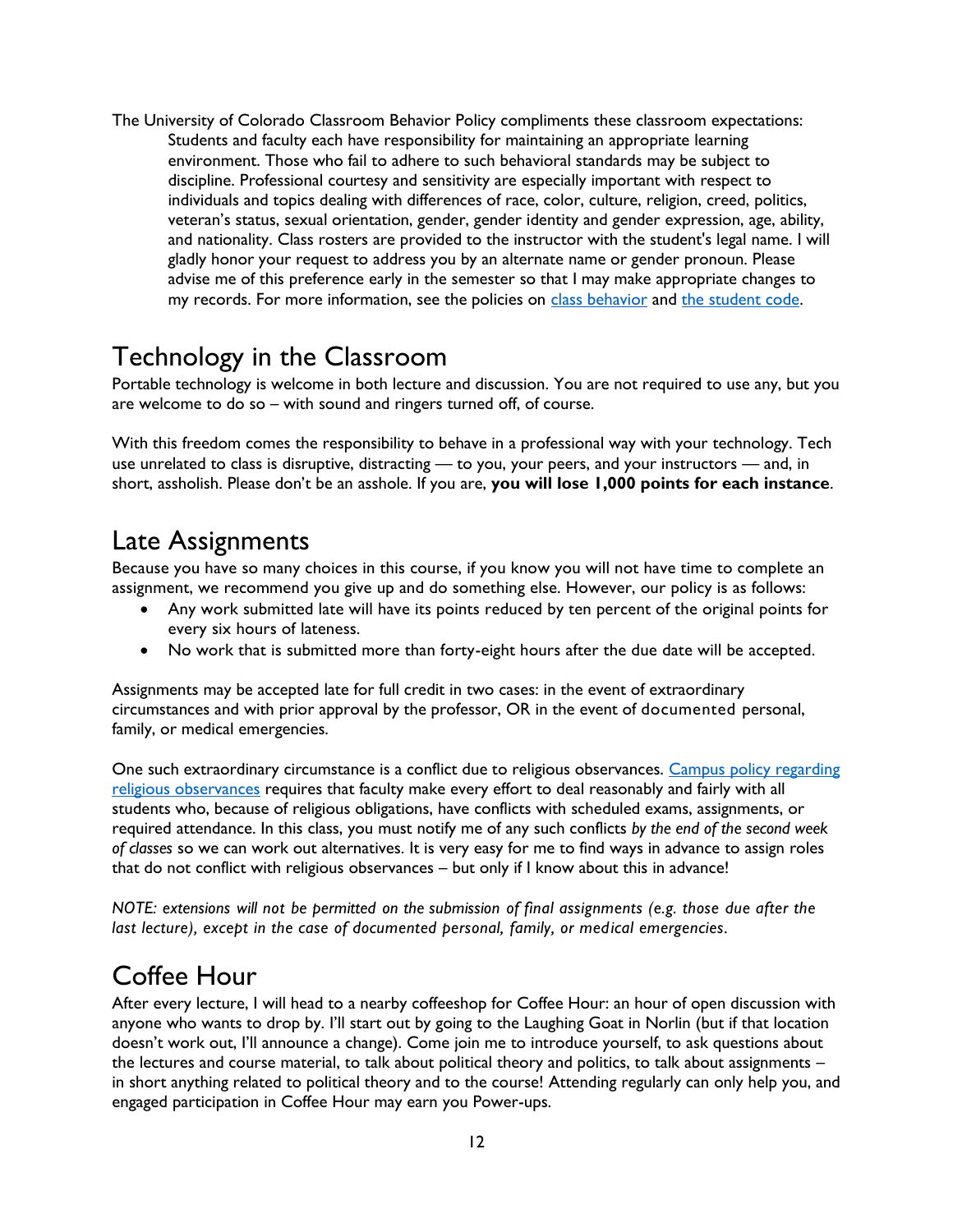# Office Hours

Please take advantage of the instructors' office hours. We get paid, whether you show up or not, but we enjoy getting to know you personally, and office hours help you, both on your particular assignments in this course and down the line. Your TA will specify his or her office hour practices on your section syllabus. Engaged participation in Office Hours with the Professor or the TA may earn you Power-ups.

# Grade Appeals

If you think you have been graded unfairly on any given assignment or component, you will need to do the following:

- Wait 24 hours after receiving the grade before approaching the TA.
- Provide an explanation in writing for why the grade you received was unfair.
- If you are unsatisfied with your TA's response, you may write an appeal to the professor. This appeal must include your original explanation to the TA and a written explanation for why it is unfair.

Grade appeals must be submitted no more than 14 days after receipt of the grade. Be advised that in all cases of grade appeals, the professor reserves the right to raise, maintain, or lower the grade upon review.

Students dissatisfied with the result of an appeal to the professor may appeal to the Director of Undergraduate Studies in the Department of Political Science, in accordance with the Department's grade appeals policy.

# Accommodations

I am committed to providing everyone the support and services needed to participate in this course. If you qualify for accommodations because of a disability, please submit a letter from Disability Services to me **as early as possible and no later than the drop/add deadline** so that your needs can be addressed. Disability Services determines accommodations based on documented disabilities. Contact Disability Services at 303-492-8671 or by e-mail at dsinfo@colorado.edu. If you have a temporary medical condition or injury, see Temporary Medical Conditions: Injuries, Surgeries, and Illnesses guidelines under Quick Links at Disability Services website and discuss your needs with me.

# Discrimination and Harassment

CU-Boulder is committed to maintaining a positive learning, working, and living environment. CU-Boulder will not tolerate acts of discrimination or harassment based upon Protected Classes or related retaliation against or by any employee or student. For purposes of this CU-Boulder policy, "Protected Classes" refers to race, color, national origin, sex, pregnancy, age, disability, creed, religion, sexual orientation, gender identity, gender expression, veteran status, political affiliation or political philosophy. Individuals who believe they have been discriminated against should contact the Office of Discrimination and Harassment (ODH) at 303-492-2127 or the Office of Student Conduct (OSC) at 303-492-5550. The [full policy on discrimination and harassment](http://www.colorado.edu/policies/discrimination-and-harassment-policy-and-procedures) has more information.